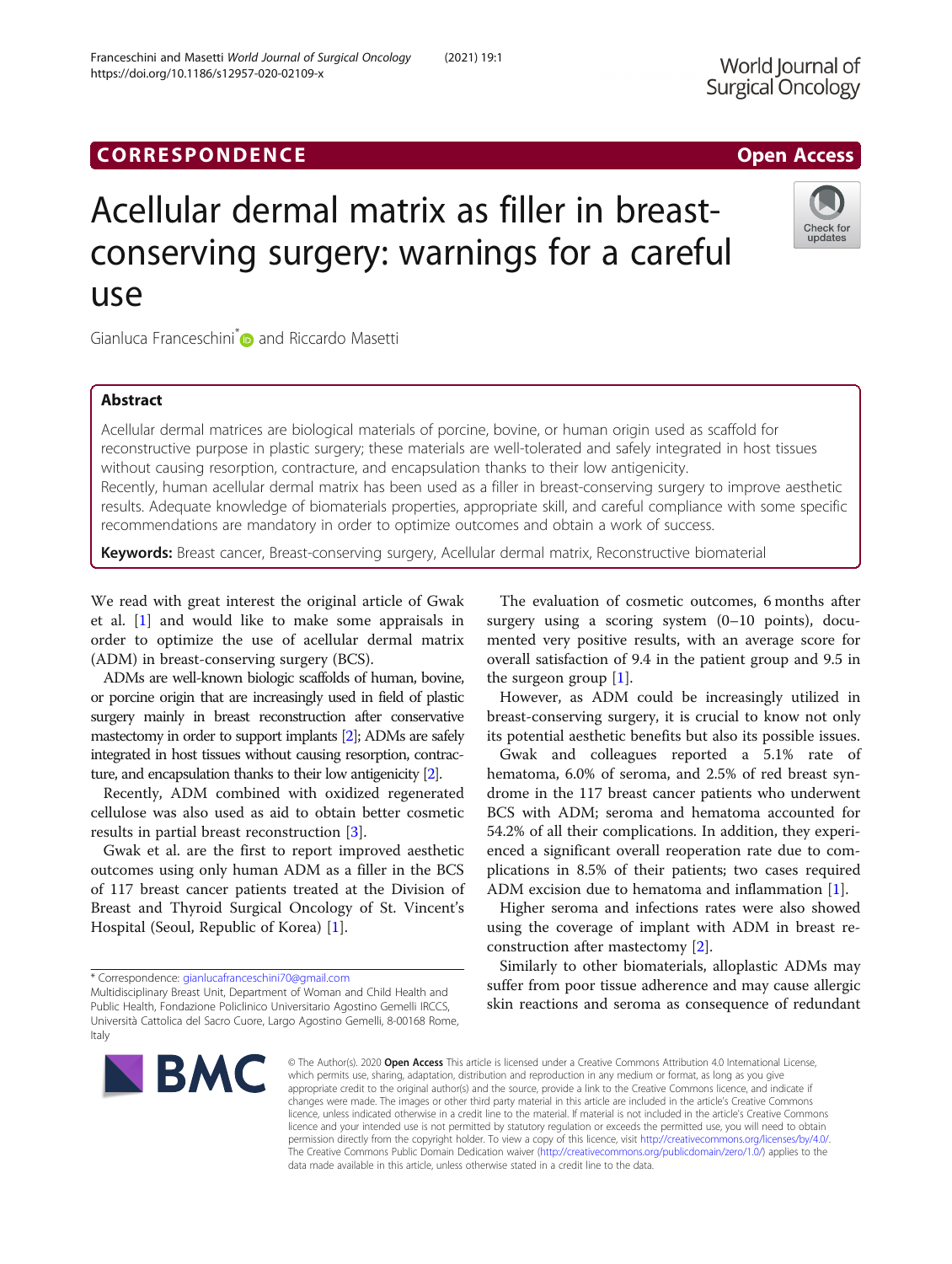<span id="page-1-0"></span>ADM digestion and a foreign-body reaction with risk of extrusion due to its not optimal bioabsorption [[4\]](#page-2-0).

These possible surgical complications could compromise aesthetic outcomes and patient quality of life and at the same time cause a delay in the beginning of adjuvant therapies.

In order to minimize surgical complications and increase the chances of success when ADM is used in BCS, appropriate skills and repetitive practice of standardized tasks may be helpful:

- Careful patient assessment to select the best candidates to BCS with ADM; patients with specific medical comorbidities, active smoking, noncontrolled diabetes mellitus or treated with neoadjuvant chemotherapy should not be considered for use of ADM as a filler due to higher risk of postoperative infections.
- Appropriate planning of skin incision that should be performed as far away from the tumour site as possible in order to prevent ADM being directly below surgical suture and minimize the risk of ADM extrusion.
- Meticulous dissection of mammary gland in subdermal fascial plane preserving an adequate subcutaneous thickness in order to ensure an adequate and safe coverage.
- Accurate weight control of removed tissue to determine appropriate reconstructive volumes and carefully calibrate the amount of human ADM to be used as a filler; diced ADM pieces must properly fill the cavity but should not produce swelling of the breast in order to avoid a foreign-body reaction.
- Two glandular flaps should be created by dissection of the residual parenchyma from subcutaneous plane and then sutured together in order to provide an appropriate coverage of ADM-filled cavity.
- Antibiotic therapy could be prophylactically given for at least 5 days in the postoperative period to prevent infections.
- Treatment of postoperative complications should begin as soon as possible with steroids and antihistamine medications in case of red breast syndrome and with repeated percutaneous aspirations in case of seroma to quickly solve the problem and to avoid delay in adjuvant therapies.

Moreover, fibrogenetic action induced by diced ADM and its partial reabsorption can determine peculiar radiological findings on postoperative imaging; in the study of Gwak et al., mammography showed ADM as a mass with well-circumscribed margins [1]; ultrasonography revealed that diced ADM had the same echogenicity as fibroglandular parenchyma presenting a peculiar

image similar to that reported using oxidized regenerated cellulose as a filler in BCS [1, [5,](#page-2-0) [6\]](#page-2-0); a rim-enhancing mass was found around the ADM on contrast-enhanced MRI that needed core needle biopsy in order to obtain a detailed diagnosis [1]. These peculiar radiological findings can lead to undue alarmism and misdiagnosis during the follow-up of breast cancer patients if not properly interpreted.

In conclusion, the application of ADM could be a feasible option in order to improve aesthetic outcomes in BCS as long as specific and standardized recommendations are followed by surgeons; however, when using ADM as a filler, it is mandatory to inform the patient about its potential aesthetic benefits but also its possible postoperative complications with a detailed informed consent. It is also helpful that breast surgeons describe specifically the use of ADM in the report of the surgical procedure, so that radiologists can correctly interpret the peculiar imaging due to this biomaterial and avoid alarmism and misdiagnosis during the follow-up.

### Abbreviations

ADM: Acellular dermal matrix; BCS: Breast-conserving surgery

#### Acknowledgements

"Not applicable"

#### Authors' contributions

Gianluca Franceschini designed the correspondence and was a major contributor in writing the manuscript. He has approved the final submitted version. He has agreed both to be personally accountable for the author's own contributions and to ensure that questions related to the accuracy or integrity of any part of the work. Riccardo Masetti read, revised, and approved the final submitted manuscript. He has agreed both to be personally accountable for the author's own contributions and to ensure that questions related to the accuracy or integrity of any part of the work.

#### Funding

There are no sources of funding for the research

#### Availability of data and materials

"Not applicable"

Ethics approval and consent to participate "Not applicable"

#### Consent for publication

"Not applicable"

#### Competing interests

"The authors declare that they have no competing interests."

## Received: 29 August 2020 Accepted: 8 December 2020 Published online: 02 January 2021

#### References

- 1. Gwak H, Jeon YW, Lim ST, Park SY, Suh YJ. Volume replacement with diced acellular dermal matrix in oncoplastic breast-conserving surgery: a prospective single-center experience. World J Surg Oncol. 2020. [https://doi.](https://doi.org/10.1186/s12957-020-01835-6) [org/10.1186/s12957-020-01835-6.](https://doi.org/10.1186/s12957-020-01835-6)
- 2. Cuomo R. Submuscular and pre-pectoral ADM assisted immediate breast reconstruction: a literature review. Medicina (Kaunas). 2020. [https://doi.org/](https://doi.org/10.3390/medicina56060256) [10.3390/medicina56060256](https://doi.org/10.3390/medicina56060256).
- 3. Lee J, Yang JD, Lee JW, et al. Acellular dermal matrix combined with oxidized regenerated cellulose for partial breast reconstruction: two case